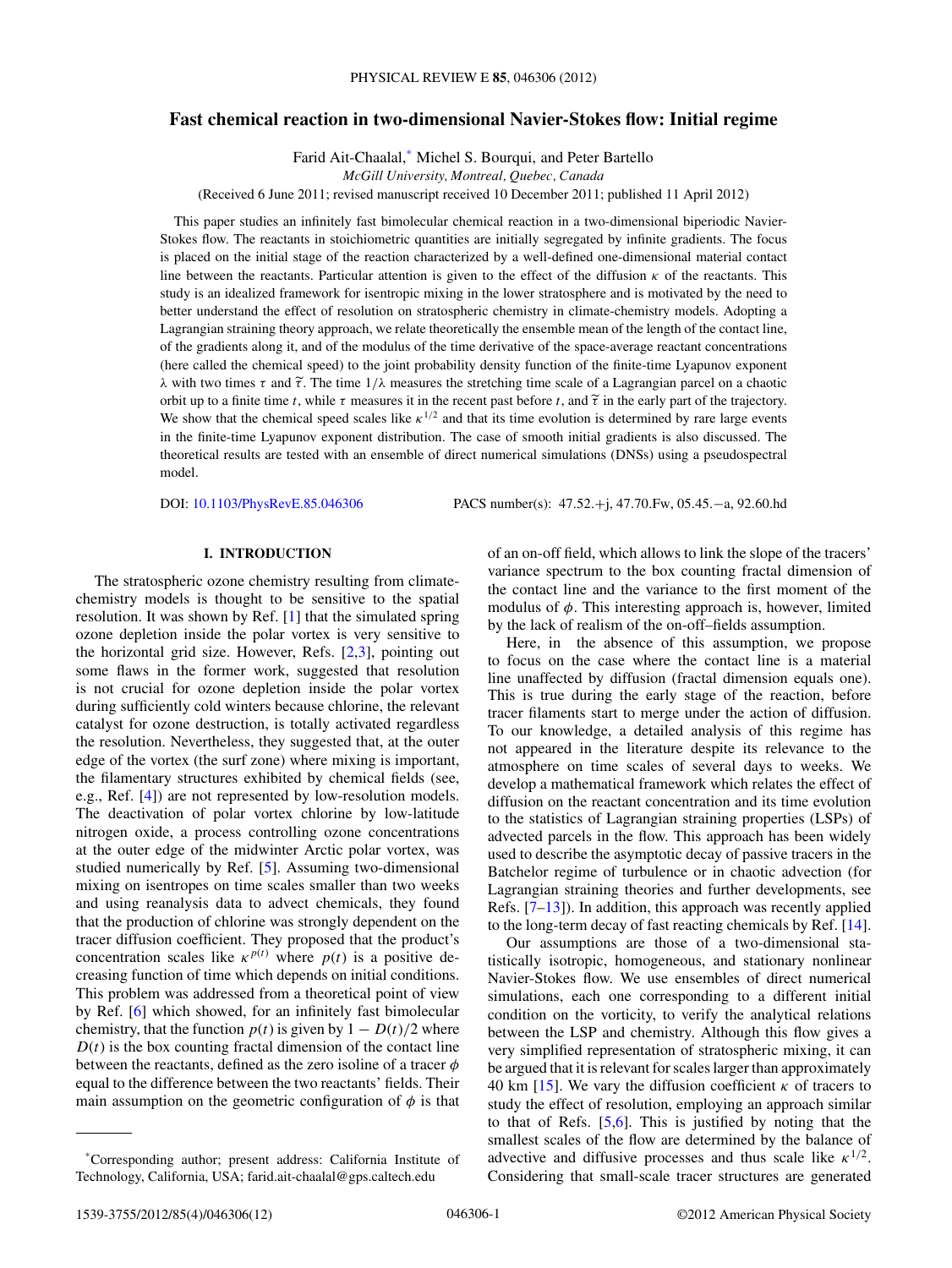by the large-scale field, the viscosity of the field is chosen larger than the diffusion *κ*. Hence, tracers evolve in a smooth velocity field, which allows us to differentiate it at the tracers' small scales and interpret their behavior in the framework of Lagrangian chaos. It has been shown in Refs.  $[16,17]$  that the concept of chaotic advection, where a spatially coarse flow produces chaotic tracer trajectories, was applicable to two-dimensional mixing in the stratospheric surf zone. In addition it has been argued  $[18]$  that in barotropic, beta-plan two-dimensional turbulence, relatively coarse velocity fields reproduce quite accurately the fine structures of the tracer field when the spectrum of energy is steeper than  $k^{-3}$ , which is relevant both in the stratosphere  $[19]$  and in the enstrophy cascade in two-dimensional turbulence [\[20\]](#page-11-0).

We focus on the initial regime of an infinitely fast chemical reaction between two segregated reactants in stoichiometric quantities. The main emphasis is placed on the case where the reactants are initially separated by a sharp gradient, while the case of a smooth gradient is briefly discussed. Figure 1 illustrates this regime. With  $T$  being the integral time scale of the flow, the contact line does not depend on diffusion at  $t/T = 1$  and  $t/T = 3$ , but gradients become clearly smoother when diffusion increases. The time span of this regime depends on the diffusion: at  $t/T = 8$  the contact line seems to be the same for Prandtl numbers  $Pr = 16$  and  $Pr = 128$  but is clearly

different for  $Pr = 1$ . The Prandtl number is defined as the ratio of the tracer diffusion *κ* with the fluid viscosity *ν* and, when the diffusion is larger, filaments merge earlier, making the contact line dependent on diffusion at a smaller time.

This approach is relevant to the chlorine deactivation at the outer edge of the winter time polar vortex, which is very fast compared to advective and diffusive time scales [\[5\]](#page-11-0). It is also of general interest in isolating and investigating the effect of two-dimensional turbulent mixing on chemical reactions. A separate presentation, in preparation, will focus on the case of a more complicated contact line (box counting fractal dimension between 1 and 2), which corresponds to the intermediate and time asymptotic regime.

This paper is organized as follows: Section [II](#page-2-0) describes our approach and methodology. We show that, with infinitely fast chemistry, average concentrations of reactants and product are simple linear functions of the first moment of the modulus of the passive tracer concentration  $\phi$  defined as the difference between the reactant fields. This approach is rather general in the study of infinitely fast bimolecular reactions [\[6,14,21,22\]](#page-11-0). In particular, this implies that the reaction is controlled by the diffusive flux across the isoline  $\phi = 0$ , denoted L. The importance of the behavior of  $\mathcal L$  for chemistry in complex flows or complex geometric configurations of chemical fields has been highlighted in Refs. [\[23,24\]](#page-11-0), respectively. This section



FIG. 1. (Color online) Reactant fields in a biperiodic domain [−*π,π*] 2. Red (or light gray), positive values, and blue (or dark gray), negative values, show the two reactants A and B. From left to right  $Pr = 1, 16, 128$  and from top to bottom  $t/T = 1, 3, 8$ . The Prandtl number Pr is defined as the ratio of the viscosity of the fluid to the tracer diffusion. Since the viscosity is fixed, an increasing Pr means a decreasing diffusion. *T* is the integral time scale of the flow.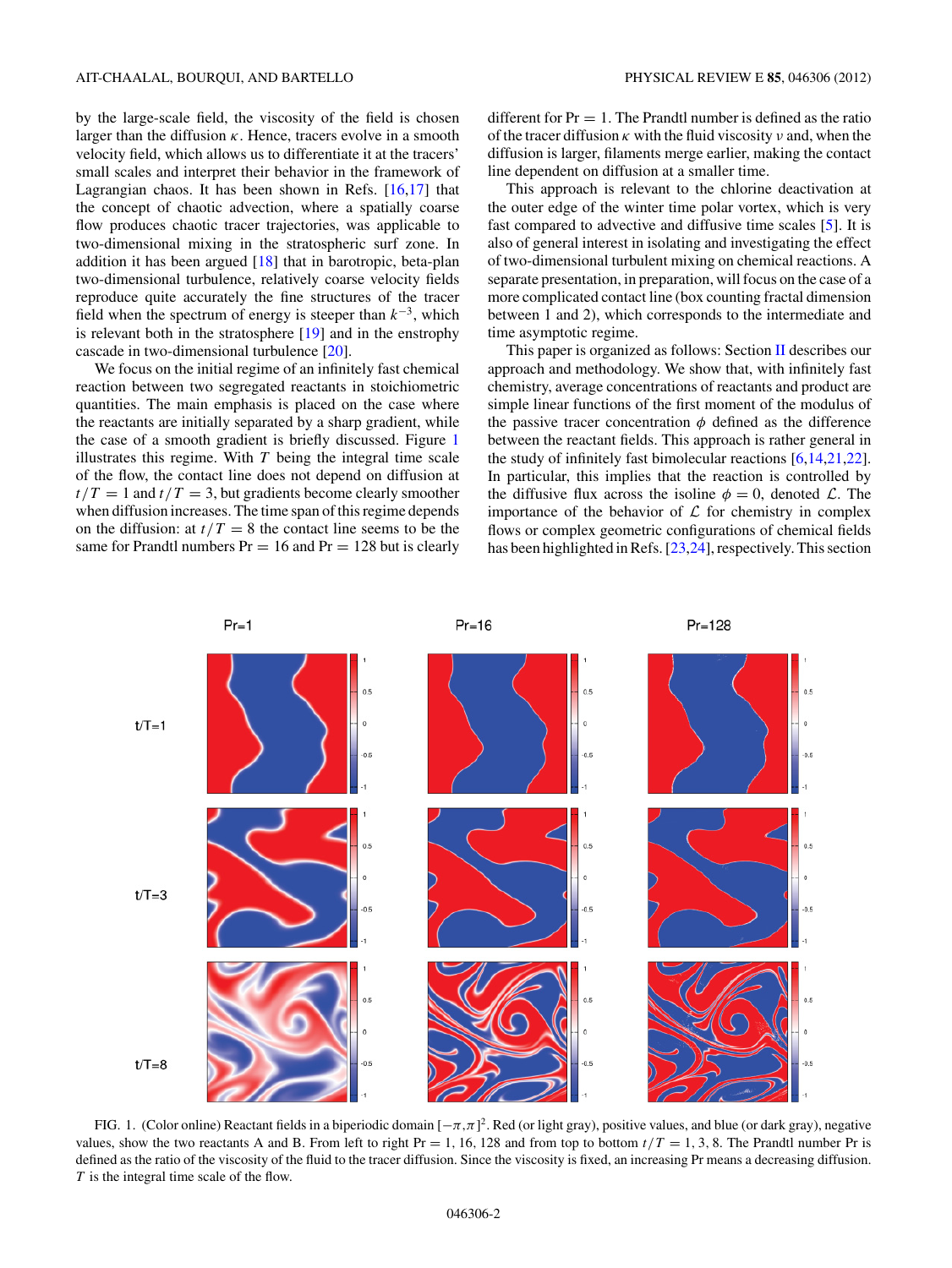<span id="page-2-0"></span>also describes the numerical model and the simulated flow, including the spatial configuration and the probability density function (pdf) of the finite-time Lyapunov exponents (FTLEs). Section [III](#page-5-0) describes the theoretical and numerical results. We derive analytical expressions for the lengthening of  $\mathcal{L}$ , for the gradients advected along  $\mathcal{L}$ , and, finally, for the diffusive flux across  $\mathcal{L}$ , the latter being equal to the time derivative of the space-average reactants' concentrations. We compare the theory to ensembles of numerical simulations. Finally, conclusions are drawn in Sec. [IV.](#page-10-0)

# **II. METHODOLOGY**

#### **A. Limit of infinite chemistry**

We consider the bimolecular chemical reaction  $A + B \longrightarrow$ *C* with  $C_A$ ,  $C_B$ , and  $C_C$  being the concentrations of A, B, and C, respectively. Eulerian equations describing the evolution of  $C_i(\mathbf{x},t)$ ,  $i = A, B, C$ , in the flow  $\mathbf{u} = (u, v)$  are

$$
\frac{\partial C_A}{\partial t} + \mathbf{u} \cdot \nabla C_A = \kappa \nabla^2 C_A - k_c C_A C_B, \quad (1a)
$$

$$
\frac{\partial C_B}{\partial t} + \mathbf{u} \cdot \nabla C_B = \kappa \nabla^2 C_B - k_c C_A C_B, \quad (1b)
$$

$$
\frac{\partial C_C}{\partial t} + \mathbf{u} \cdot \nabla C_C = \kappa \nabla^2 C_C + k_c C_A C_B, \quad (1c)
$$

where  $k_c$  is the chemical reaction rate and  $\kappa$  is the diffusion, which is assumed equal for all tracers. The quantity  $\phi =$  $C_A - C_B$  is a passive tracer which obeys the simple advectiondiffusion equation

$$
\frac{\partial \phi}{\partial t} + \mathbf{u} \cdot \nabla \phi = \kappa \nabla^2 \phi.
$$
 (2)

We assume that  $\phi$  has zero spatial average, which is equivalent to having the reactants in a stoichiometric balanced ratio. Under the fast chemistry hypothesis  $(k_c \rightarrow \infty)$ , we can assume without loss of generality that the reactants *A* and *B* are segregated (i.e., A and B do not overlap spatially). In fact, even if they are colocated at time  $t = 0$ , they cannot coexist at a later time *t >* 0 since they react instantaneously where both fields are together nonzero. It follows that

$$
C_A(\mathbf{x},t) = \phi(\mathbf{x},t) \quad \text{and} \quad C_B(\mathbf{x},t) = 0 \quad \text{if } \phi(\mathbf{x},t) > 0,
$$
  

$$
C_B(\mathbf{x},t) = -\phi(\mathbf{x},t) \quad \text{and} \quad C_A(\mathbf{x},t) = 0 \quad \text{if } \phi(\mathbf{x},t) < 0.
$$
  
(3)

Defining with an over-bar the average over the whole domain, we have

$$
\overline{C_A} = \overline{C_B} = \frac{\overline{|\phi|}}{2},\tag{4a}
$$

$$
\overline{C_C} = \frac{\overline{|\phi(t=0)|} - \overline{|\phi|}}{2}.
$$
 (4b)

Consequently, studying the decay of the reactants of an infinitely fast chemical reaction in a stoichiometric balanced ratio is equivalent to studying the decay of the first moment of the modulus of a passive tracer  $\phi$  of zero spatial average. For an incompressible flow, it can be shown with the divergence theorem that the decay rate of the total reactant quantity for an infinite reaction equals the diffusive flux across the contact line between *A* and *B* [i.e.,  $\mathcal{L} = {\mathbf{x} | \phi(\mathbf{x}) = 0}$ ], oriented in a counterclockwise direction around the area where *A* is located:

$$
\mathcal{A}\frac{\overline{dC_A}}{dt} = \mathcal{A}\frac{\overline{dC_B}}{dt} = \frac{1}{2}\mathcal{A}\frac{d|\overline{\phi}|}{dt} = -\kappa \int_{\mathcal{L}(t)} \nabla \phi \cdot \mathbf{n}dl
$$

$$
= -\kappa \int_{\mathcal{L}(t)} \|\nabla \phi\| dl, \tag{5}
$$

where A is the total area of the domain and **n** is the vector normal to  $\mathcal L$  and pointing outside the area where  $A$  is located. The contact line is by definition an isoline of *φ*, which gives the last equality in (5). Hereafter,  $-d\overline{|\phi|}/dt$  is called the chemical speed.

## **B. Numerical model**

#### *1. The flow*

The numerical model integrates the vorticity equation

$$
\frac{\partial \omega}{\partial t} + \mathbf{u} \cdot \nabla \omega = F - R_0 \omega + \nu \nabla^2 \omega,
$$
 (6)

where  $\omega = \nabla \times u$  is the vorticity, *F* is the forcing term,  $R_0$ is the Rayleigh friction, and *ν* is the viscosity. The equation is integrated in a biperiodic domain  $(x, y) \in [-\pi, \pi]^2$  on a  $512 \times 512$  grid using the pseudospectral method. The fast Fourier transforms are provided by FFTW [\[25\]](#page-11-0). The Fourier series are truncated at  $K_{\text{max}} = 512/3$  to avoid aliasing. The time stepping algorithms are leap-frog for the advection and Crank-Nicholson for the viscosity. The computational mode is dissipated by a weak Robert filter with parameter 0*.*001. The forcing term *F* has the following form in Fourier space:

$$
F_{\mathbf{k}} = \begin{cases} 0.002 & \text{if } \mathbf{k} = (\pm 3, 0) \text{ and } \mathbf{k} = (0, \pm 3) \\ 0 & \text{otherwise.} \end{cases}
$$
 (7)

The energy tends to concentrate in the largest scales of the flow because of the inverse energy cascade inherent to twodimensional turbulence. As a consequence, we use a Rayleigh friction term with  $R_0 = 0.0002$  in the vorticity equation (6) to balance the injection of energy through *F*. The viscosity is  $\nu \simeq 5.57 \times 10^{-4}$  and results in a Reynolds number Re of the order of  $10<sup>3</sup>$ . It has deliberately been chosen to be relatively low for reasons explained in the introduction.

A snapshot of the vorticity field is depicted in Fig. [4](#page-4-0) (top left). With brackets for an ensemble average, the flow has a rms velocity  $\langle \overline{\mathbf{u} \cdot \mathbf{u}} \rangle^{1/2} \simeq 0.08$  and a mean enstrophy  $Z =$  $\frac{1}{2}\langle \overline{\omega^2} \rangle \simeq 0.009$ , which corresponds to an advective time scale  $\overline{T} = Z^{-1/2} \sim 10$  ( [\[18\]](#page-11-0)). Hereafter, *T* is used to normalize time and can also be estimated from the mean strain rate  $\langle \overline{S} \rangle$ , where  $S = [(\frac{\partial u}{\partial x})^2 + \frac{1}{4}(\frac{\partial u}{\partial y} + \frac{\partial v}{\partial x})^2]^{\frac{1}{2}}$  (here expressed in Cartesian coordinates for an incompressible flow). In twodimensional turbulence, we have  $\langle (2S)^2 \rangle = \langle \omega^2 \rangle$  (see, e.g., [\[26\]](#page-11-0)). The distribution of the strain is close to a Rayleigh distribution;<sup>1</sup> as a consequence we have  $\langle \overline{S^2} \rangle \approx \frac{4}{\pi} \langle \overline{S} \rangle^2$ . Finally, we have  $T \approx \sqrt{\pi/2} (2\langle \overline{S} \rangle)^{-1}$ . The term  $\sqrt{\pi/2}$  being of the order of unity, the turnover time can be evaluated from

<sup>&</sup>lt;sup>1</sup>It would be exactly a Rayleigh distribution if the velocity derivatives had Gaussian statistics and were statistically independent.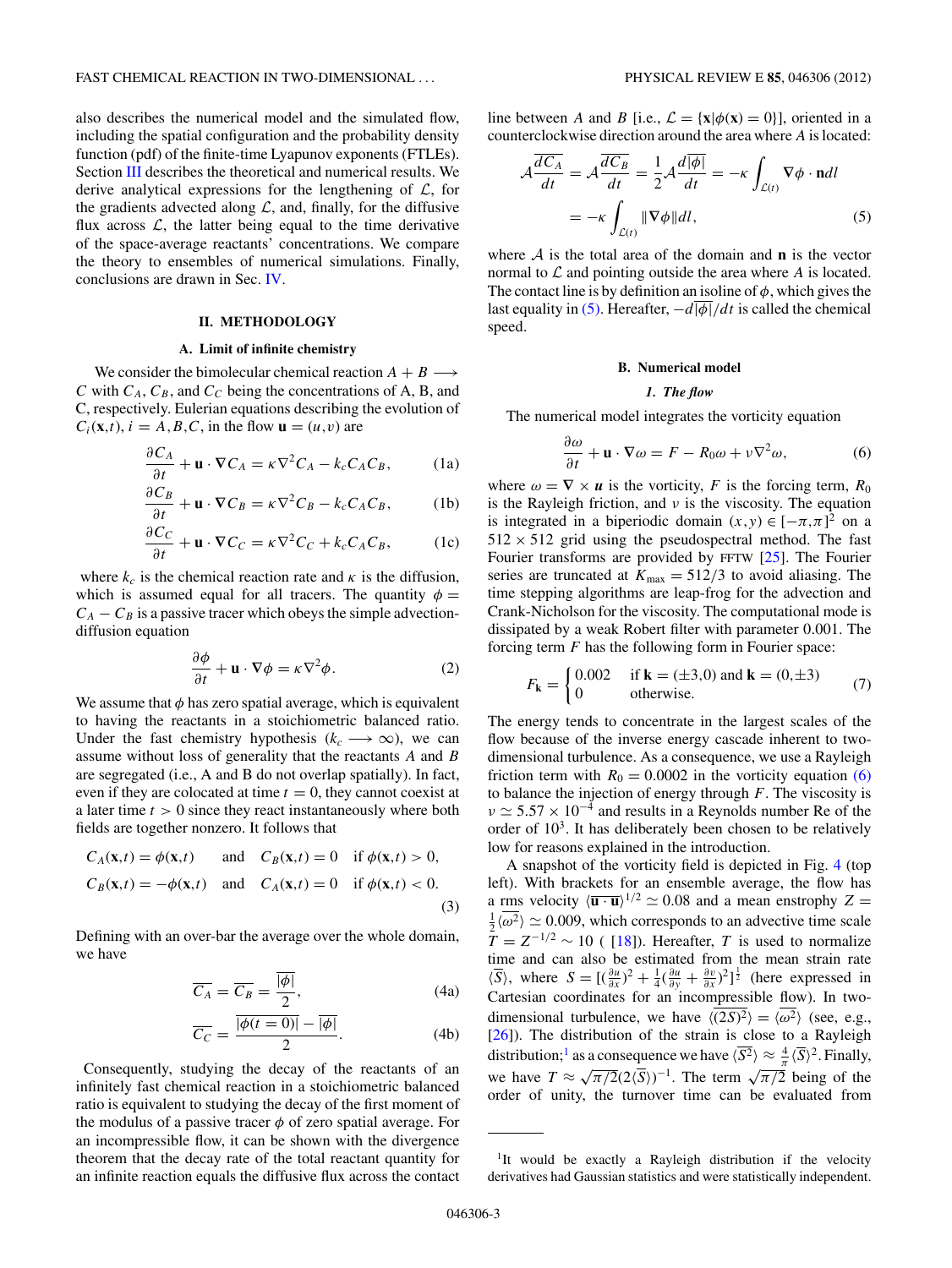<span id="page-3-0"></span>

FIG. 2. (Color online) Density  $P_{\lambda}$  of the finite-time Lyapunov exponents shown at different times between  $t = 0$  and  $t = 25T$ . As time increases, the density shifts toward smaller values.

 $(2\langle \overline{S}\rangle)^{-1}$ . The mean strain rate is about 0.05 in our flow (see Fig. 2 for the whole distribution), which gives approximately the same estimate as  $Z^{-1/2}$  for  $T$ .

### *2. Finite-time Lyapunov exponents*

*(a). Definition and properties.* The finite-time Lyapunov exponent (FTLE) is defined as the rate of exponential increase of the distance between the trajectories of two fluid parcels that are initially infinitely close. If  $\delta l(t)$  is the distance at time *t* between two parcels that start at *x* and  $x + \delta l_0$  at time  $t = 0$ , then the FTLE  $\lambda(x,t)$  at *x* over the time interval *t* is

$$
\lambda(x,t) = \frac{1}{t} \max_{\alpha} \lim_{\|\delta I_0\| \to 0} \left\{ \ln \frac{\|\delta I(t)\|}{\|\delta I_0\|} \right\},\tag{8}
$$

where the maximum is calculated over all the possible orientations  $\alpha$  of  $\delta l_0$ . The unit vector with the orientation  $\psi_{+}(\mathbf{x},t)$  of  $\delta l_0$  at the maximum is called a singular vector and we denote it as  $\psi_+(\mathbf{x},t) \equiv (\cos \psi_+, \sin \psi_+)$ . It defines a Lagrangian straining direction. It follows from (8) that the FTLE converges to the strain rate as  $t \to 0$ . For large times, the large deviation theory suggests that the FTLE pdf  $P_\lambda$  in chaotic flows without Kolmogorov, Arnold, and Moser (KAM) surfaces [\[27\]](#page-11-0) can be well approximated by

$$
\widetilde{P}_{\lambda}(t,\lambda) = \sqrt{\frac{tG''(\lambda_0)}{2\pi}} \exp[-tG(\lambda)],\tag{9}
$$

where  $G(\lambda)$ , the Cramer or rate function and is concave with its minimum at  $\lambda_0$  satisfying  $G(\lambda_0) = G'(\lambda_0) = 0$ . Moreover,  $\lambda_0$ is the infinite-time Lyapunov exponent:  $\lim_{\lambda \to 0} P_{\lambda}(t,\lambda) = \delta(\lambda_0 - \lambda_0 t)$ *λ*) where *δ* is the Dirac delta function. The convergence of the Lyapunov exponents is very slow and typically algebraic in time  $[28]$ . The form  $(9)$  has been numerically verified and is widely used to approximate the asymptotic form of FTLE

pdfs in simple ergodic flows with chaotic advection (see, e.g  $[7,13,14]$ .

*(b). Computation and description.* The distance *δl* between two trajectories initially infinitely close is solution of

$$
\frac{d\delta l}{dt} - \mathbf{S} \cdot \delta l = 0,\t(10)
$$

where the tensor  $S = \nabla u(X,t)$  is the velocity gradient tensor along a trajectory  $\mathbf{X}(\mathbf{x},t)$ . The distance  $\delta \mathbf{l}$  can be calculated by  $\delta l = M \delta l_0$ , where the resolvent matrix **M** is solution of  $dM/dt - SM = 0$  and is equal to the identity at  $t = 0$ . The finite-time Lyapunov exponent  $\lambda$  is  $1/(2t)$  times the log of the largest eigenvalue of  $[M^T M]$ , with the singular vector *ψ*<sup>+</sup> being the associated eigenvector. The FTLE are obtained using the method described in [\[29\]](#page-11-0) from the trajectories computed offline using a fourth-order Runge-Kutta scheme with a trilinear interpolation on the velocity field. The time step is 0*.*1, which corresponds to a hundredth of the turnover time. The tensor **S** is calculated along the trajectories to obtain **M** and consequently  $\lambda$  and  $\psi_+$ .

We estimate the FTLE pdfs as normalized histograms over 100 realizations of the flow, differing by their initial vorticity field. We initialize a trajectory at every grid point of our  $512<sup>2</sup>$ domain, which results in a total of about  $26 \times 10^6$  trajectories calculated. Each realization is run for a time span of 25*T* . The FTLE pdfs are shown at different times in Fig. 2. The variance of the FTLE decreases with time while the peak of the distribution converges toward *λ*max ∼ 0*.*02. The FTLE are significantly smaller than the strain rates, probably because of vorticity that inhibits the stretching of material elements [\[30\]](#page-11-0) and because of the reorientation of the local strain axis along a trajectory (see, e.g., Ref. [\[31\]](#page-11-0)).

In order to estimate whether these pdfs are asymptotically well approximated by  $(9)$ , we define

$$
G_e(\lambda, t) = -\frac{\ln[P_\lambda(t, \lambda)]}{t} + \frac{\ln t}{2t} + \frac{A_e(t)}{t},\qquad(11)
$$

where  $A_e(t)$  is chosen such that  $\min G_e(\lambda, t) = 0$ . Figure [3](#page-4-0) shows the time evolution of  $G_e$ . The convergence for large values of  $\lambda$ , typically larger than the mean  $\langle \overline{\lambda} \rangle$  is satisfactory. However, the convergence for small values is much slower. It is particularly difficult to get the Cramer function for small values of  $\lambda$  [\[32\]](#page-11-0). This is not a concern for the present study because only values of *λ* larger than their average are relevant. Nevertheless, we can get an estimate of the Cramer function assuming it is symmetric, as represented in Fig. [3.](#page-4-0) We have fit the average of the Cramer function for times larger that 15*T* for values of *λ* larger than 0*.*02 with a second-order polynomial (Gaussian approximation) and obtained the estimate for values smaller than  $\langle \lambda \rangle$  using symmetry.

The FTLE maps are shown in Fig. [4.](#page-4-0) For small times the strain field is dominated by large scales because twodimensional dynamics do not allow a cascade of energy toward smaller scales. However, filamentary structures appear shortly, becoming finer and finer until they reach the resolution of the Eulerian model (the trajectories are initiated at every grid point of the Eulerian model). It is interesting to note that we get very similar structures as [\[26\]](#page-11-0), despite our much coarser velocity field. In particular, in the direction perpendicular to the FTLE filaments, it can be observed that initially close trajectories can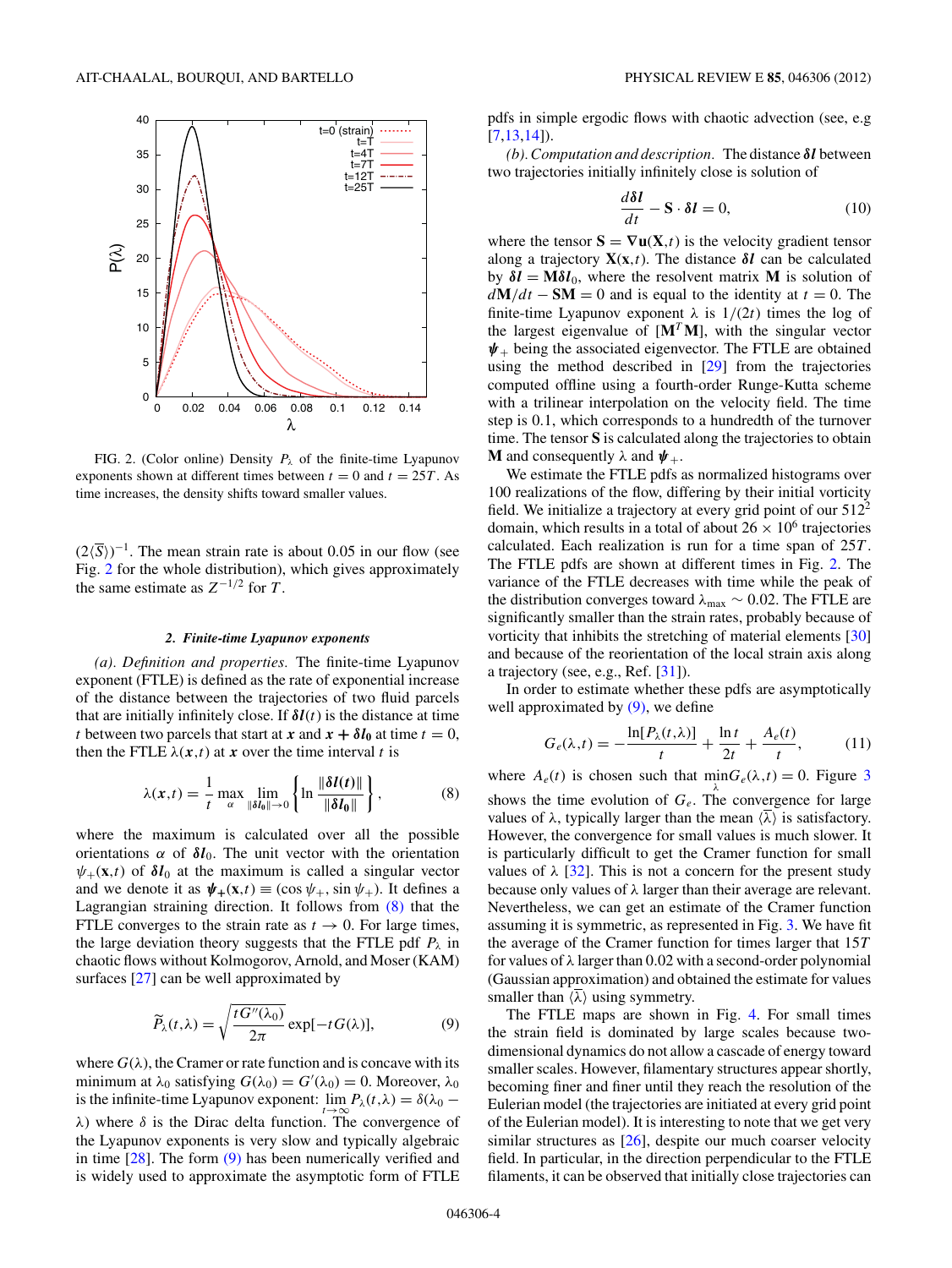<span id="page-4-0"></span>

FIG. 3. (Color online) Function  $G_e(\lambda, t)$  plotted at different times  $(0 < t/T < 25)$ .  $G_e$  is defined such that  $P_\lambda$ —plotted in Fig. [2](#page-3-0) can be written  $\propto$ −*t* $G_e(\lambda, t)$  with min $G_e = 0$ . As time increases, the function *Ge* shifts toward smaller values. We note the asymmetry of *Ge* and the faster convergence for FTLE larger than their ensemble mean. The time asymptotic form of *Ge* is the Cramer function *G* corresponding to the longtime FTLE pdf  $P_\lambda$ . An estimate of *G* is given by the blue circles, using a method detailed in the text.

have totally different FTLE. This might be a manifestation of chaotic advection.

It has been argued, in ergodic systems, that the singular vectors converge exponentially in time [\[33\]](#page-11-0), faster than the Lyapunov exponents, whose convergence is algebraic [\[26,28,33\]](#page-11-0). The "freezing" of the large-scale patterns in the FTLE maps (Fig. 4) may be interpreted as a manifestation of the convergence of the singular vectors. In fact, [\[28\]](#page-11-0) argued that in ergodic and conservative chaotic dynamical systems, the Lyapunov exponents varies slowly along lines (the **sˆ** lines) which defines the stable direction in which neighboring points asymptotically converge. The filamentary structures in Fig. 4 may be interpreted as being these **sˆ** lines. This has been verified experimentally through the computation of the singular vectors (not shown); their convergence being particularly fast for trajectories originating in areas of the flow dominated by strain.

In the theoretical developments of Secs. [III B](#page-6-0) and [III C,](#page-9-0) we will neglect the time evolution of the Lyapunov vectors and will only take into account the time evolution of the Lyapunov exponents.

# *3. The tracers*

The passive scalar  $\phi$  is integrated with Eq. [\(2\),](#page-2-0) using the same numerical scheme as for the vorticity. The numerical simulations are performed for eight different Prandtl numbers  $Pr = \kappa/\nu = 2^i$  for  $0 \le i \le 7$ . Consequently, the Peclet number  $Pe = PrRe$ , which measures the ratio of the advective to the diffusive time scale, ranges from  $10^3$  to  $10^5$ .

We use two different initial conditions on the tracer for (*x,y*) ∈ [−*π,π*] 2:

$$
\phi(x, y, t = 0) = A_0 \operatorname{sgn} x \tag{12}
$$



FIG. 4. (Color online) Maps of FTLE calculated at different times and displayed at starting locations of trajectories in the biperiodic domain  $[-\pi,\pi]^2$ . In the top row are shown the vorticity (left) and the strain (right) at  $t = 0$ . In the following panels, ordered from left to right and top to bottom are shown the FTLE maps for  $t/T =$ 1*,* 2*,* 4*,* 8*,* 16*,* 24.

for infinite initial gradients, and

$$
\phi(x, y, t = 0) = A_0 \frac{\pi^2}{4} \cos x \cos y \tag{13}
$$

for smooth initial gradients, where sgn *x* is the sign of *x* and *A*<sup>0</sup> is twice the initial domain average concentration of both *A* and *B* in the box. The first initial condition allowed represents the case of sharp (actually infinite) gradients separating areas of well-mixed reactants and the second one represents the case of smooth gradients.

## **C. Ensemble analysis**

For each value of Prandtl number and for each initial condition, we run an ensemble of 34 simulations (or members). Each member is defined by a different initial condition on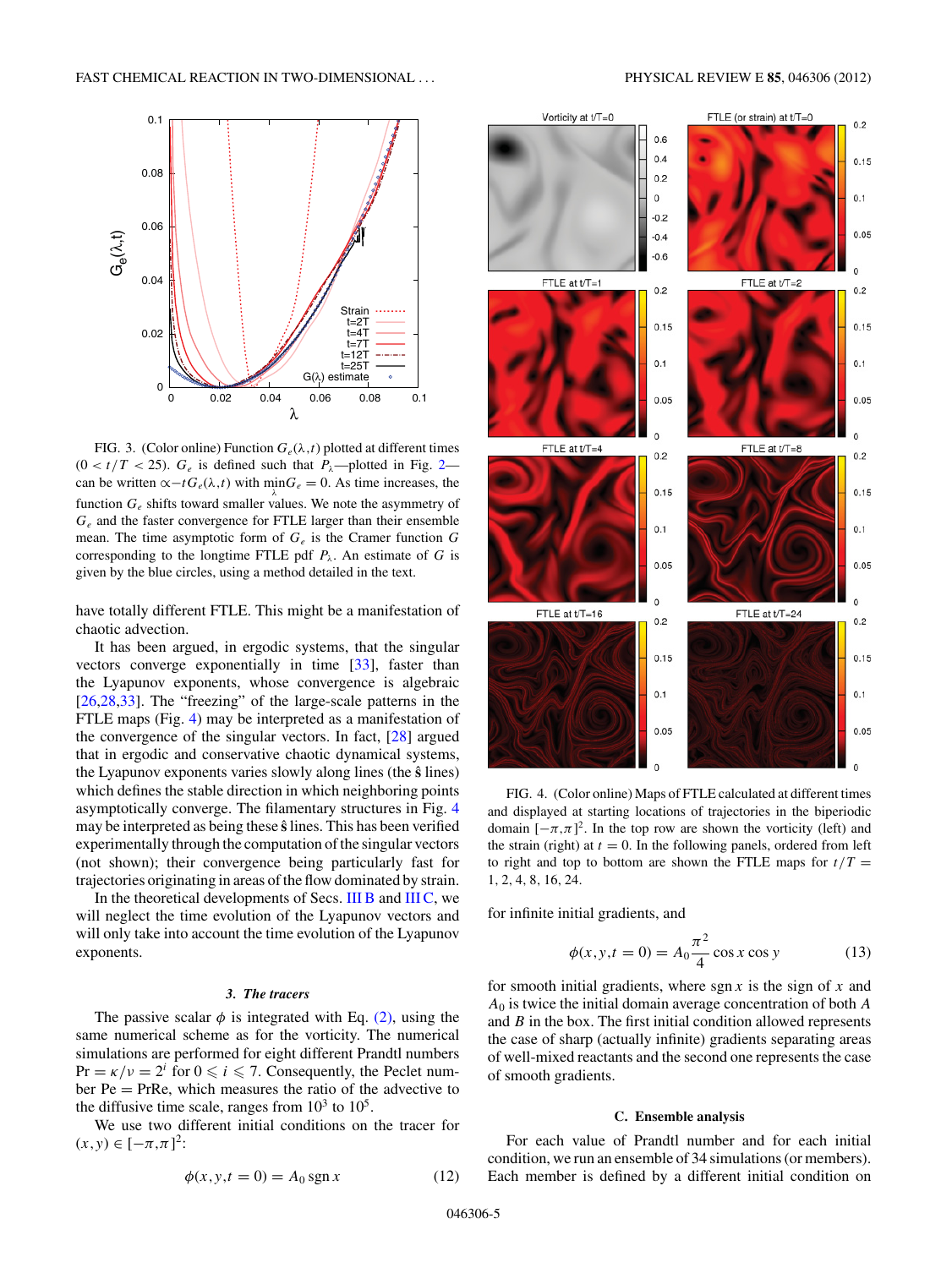<span id="page-5-0"></span>the vorticity, taken from a long simulation of the statistically stationary flow solution of [\(6\).](#page-2-0)

## **III. THEORETICAL AND NUMERICAL RESULTS**

Our goal here is to describe and understand the initial evolution of the first moment of  $|\phi|$ . In other words, we would like to integrate Eq. [\(5\).](#page-2-0) We first consider how a material line stretches in a Lagrangian framework (Sec.  $III A$ ), and then how gradients on the contact line evolve under the action of both the diffusion and the flow along a Lagrangian trajectory (Sec.  $III$ B). Section  $III$ C deals with the chemical speed. We focus on the initial condition where the reactants are separated by a sharp gradient before discussing the case of smoother gradients (Sec. [III D\)](#page-9-0).

## **A. Lengthening of contact line** *L*

#### *1. Theory*

We consider a line element  $\delta l_0$  along the contact line  $\mathcal{L}(t =$  $0 \equiv \mathcal{L}_0$ . Its coordinates are  $\delta l_0(\cos \alpha, \sin \alpha)$ . The angle *α* is the initial orientation of the line element. It is transformed at time *t* into an element  $\delta l = M \delta l_0$  whose norm is

$$
\|\boldsymbol{\delta}\boldsymbol{l}\| = \left[\delta \boldsymbol{l_0}^T \mathbf{M}^T \mathbf{M} \delta \boldsymbol{l_0}\right]^{\frac{1}{2}}
$$
  
= 
$$
|\delta \boldsymbol{l_0}| [e^{2\lambda t} \cos^2(\psi_+ - \alpha) + e^{-2\lambda t} \sin^2(\psi_+ - \alpha)]^{1/2}.
$$
 (14)

The resolvent matrix **M** was introduced in Sec. II B 2 b. The angle  $\alpha$  and consequently the angle  $\gamma \equiv \psi_+ - \alpha$  between the initial orientation and the singular vector can be assumed to be uniformly distributed between 0 and  $2\pi$  and statistically independent of the chaotic orbit because the contact line is chosen arbitrarily with respect to the flow. Integrating over the Lyapunov exponent  $λ$ , the angle  $γ$  and the initial contact line gives the ensemble average  $\langle L \rangle$  of the length *L* of  $\mathcal L$  (brackets are for ensemble averages). With  $P_\lambda$  being the probability density distribution of *λ*, we have

$$
\langle L \rangle = L_0 \int_{\lambda=0}^{\infty} \int_{\gamma=0}^{2\pi} [e^{2\lambda t} \cos^2 \gamma + e^{-2\lambda t} \sin^2 \gamma]^\frac{1}{2}
$$

$$
\times P_{\lambda}(t, \lambda) d\lambda \frac{d\gamma}{2\pi}.
$$
 (15)

The length  $L_0$  is the initial length of the contact line. Equation (15) gives the actual length with no diffusion. Given the chaotic and closed (periodic) nature of the flow, we can only neglect diffusion as long as the contact line has not folded on itself. Indeed, when two filaments of  $\mathcal L$  are brought together at a distance smaller than the diffusive cutoff, they merge under the action of diffusion. The time span of the regime where  $(15)$  is expected to be valid can be approximated with the mix-down time  $T_{\text{mix}}$  from the the largest scale  $L$  of the flow to the diffusive cutoff  $L_k$ , which is, according to [\[34\]](#page-11-0),  $\frac{1}{\lambda} \ln(L/L_{\kappa})$ , where  $\lambda$  is the thinning rate of a fluid element  $(i.e., the Lyapunov exponent)$ . It follows that  $T<sub>mix</sub>$  depends on the trajectory we are considering. To obtain an estimate of *T*<sub>mix</sub>, we use  $\lambda \approx \langle \overline{S} \rangle$  and  $L_{\kappa} \approx (\kappa / \langle \overline{S} \rangle)^{1/2}$ :

$$
T_{\text{mix}} \approx T \ln \text{Pe} = T \ln \text{Re} \text{Pr}. \tag{16}
$$

The length  $\langle L \rangle$  can be approximated by  $L<sub>E</sub>$  when we neglect the sine term in  $(15)$ ; that is, when the contact line elements have equilibrated with the flow: their lengths converge to a function that grows exponentially at a rate given by the FTLE, the initial orientation  $\alpha$  of the contact line being "forgotten." This is valid for  $t \gg (4\langle \overline{S} \rangle)^{-1} \approx T/2$ :

$$
\langle L \rangle \underset{t \gg \frac{T}{2}}{\sim} L_E = L_0 \int_{\lambda=0}^{\infty} \int_{\gamma=0}^{2\pi} P_{\lambda}(t,\lambda) |\cos \gamma| e^{\lambda t} d\lambda \frac{d\gamma}{\pi}
$$

$$
= \frac{2L_0}{\pi} \int_0^{\infty} P_{\lambda}(t,\lambda) e^{\lambda t} d\lambda. \tag{17}
$$

If we assume  $P_{\lambda}(t,\lambda) \propto e^{-G_e(\lambda,t)t}$ , with  $G_e$  being a concave positive function, integrating (17) with the steepest descent method, we obtain

$$
L_E \propto \int_0^\infty e^{[\lambda - G_e(\lambda, t)]t} d\lambda = e^{\max_\lambda [\lambda - G_e(\lambda, t)]t}.
$$
 (18)

Asymptotically, we have

$$
L_E \asymp e^{\lambda_1 t},\tag{19}
$$

where

$$
\lambda_1 = \max_{\lambda} [\lambda - G(\lambda)] \tag{20}
$$

is the Legendre transform of *G* evaluated with argument one. The value of  $\lambda_1$  from our numerical estimate of *G* (Fig. [3\)](#page-4-0) is 0*.*027.

#### *2. Numerical results*

The theoretical predictions  $\langle L \rangle$  and  $L_E$  are compared to the numerical calculations in Fig.  $5$ . The integration of  $(15)$ using our numerical estimate of  $P_\lambda$  reproduces very accurately the initial lengthening of the contact line for  $t \lesssim T_{\text{mix}}(Pr)$ . The derivative of the mean length of the contact line at  $t = 0$  is 0 because contracting line elements statistically compensate with stretching line elements due to randomness of *α*. The inflection of  $\ln\langle L \rangle$  around  $t/T = 2.5$  is due to two opposite effects: the equilibration of the contact line with the flow accelerates the growth of the line, while the shift of the FTLE pdf toward smaller values decelerates it, as shown by the *LE* curve.

As seen in Fig. [5,](#page-6-0)  $\langle L \rangle$  and  $L_E$  have a behavior very close to an exponential increase at the rate  $\lambda_1 \approx 0.027$  after a couple of turnover times. This is consistent with the fast convergence of *Ge* for large FTLE (Fig. [3\)](#page-4-0). A behavior close to this exponential increase can actually be seen in the simulations with large Prandtl numbers for a window of turnover times from around 4*T* to 6*T* . Note that numerical simulations with even larger Prandtl numbers would have increased this time window only marginally since dividing the diffusion by two extends its time span by only half a turnover time  $(16)$ . The reason is that the convergence of  $G_e$ , at least for larger than average FTLE, has a time scale close to the advective time scale. Further investigations are needed to explain this fact.

It is worth noting that the lengthening of a material contour is determined by rare events in the tail of the FTLE distribution. The maximum  $\max_{\text{max }\lambda}[\lambda - G_e(\lambda, t = NT)]$  is achieved by values of  $\lambda$  in the 42% quantile of the distribution for  $N = 2$ , 27% for  $N = 4$ , 13% for  $N = 7$ , and 3% for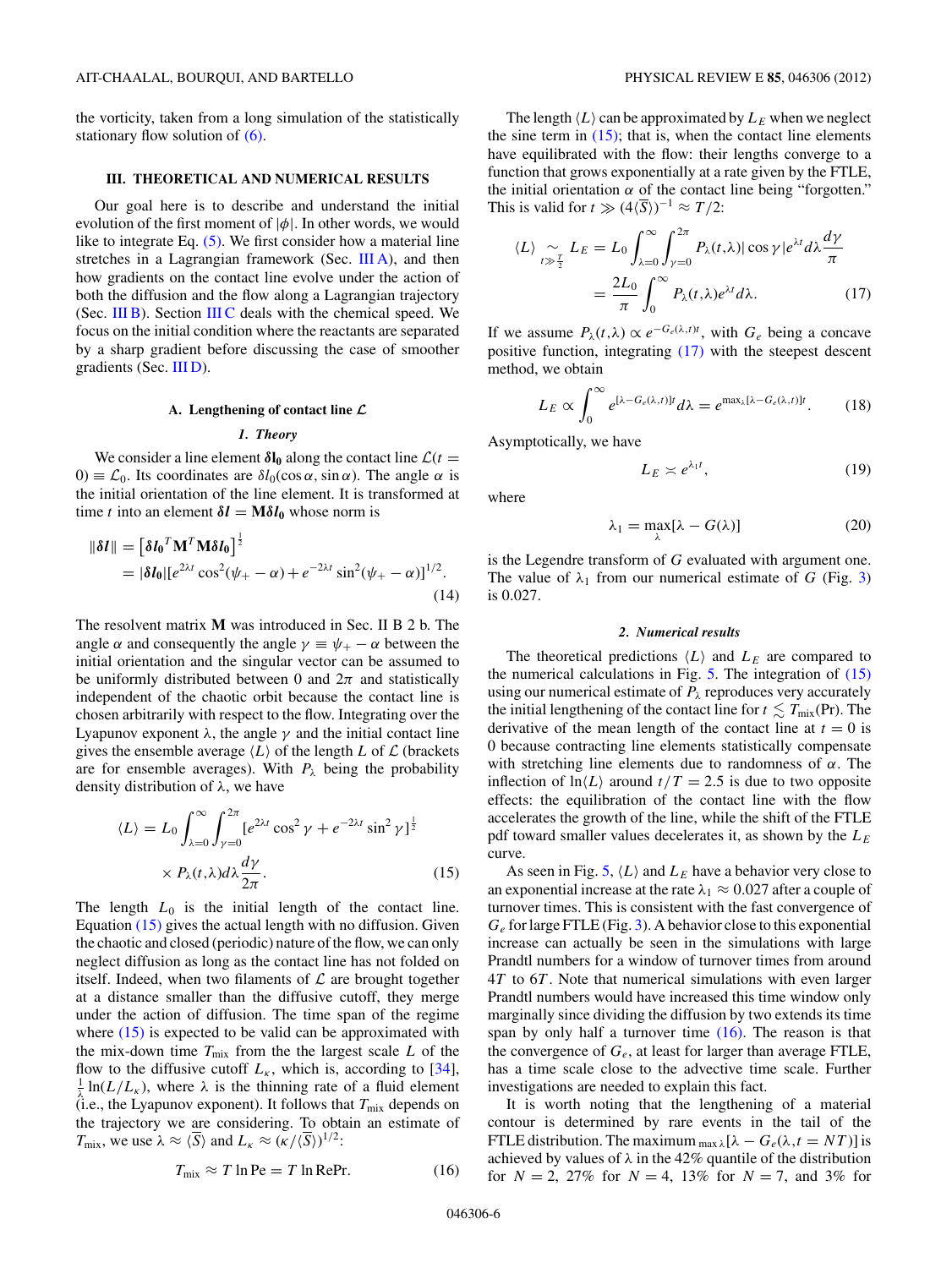<span id="page-6-0"></span>

FIG. 5. (Color online) Ensemble average of length of contact line (infinite initial gradient case). The symbols correspond to ensemble averages of DNS for different Prandtl numbers  $Pr =$ 1, 2, 4, 8, 16, 32, 64, and 128. The black solid line corresponds to  $\langle L \rangle$ , as estimated from the FTLE pdf using [\(15\),](#page-5-0) and the bold blue dashed line corresponds to  $L<sub>E</sub>$  as estimated using the FTLE pdf with the simplified expression [\(17\).](#page-5-0) The light red dot-dashed line corresponds to an exponential increase at a rate  $\lambda_1 = \max[\lambda - G(\lambda)] \approx 0.027$ , which corresponds to the asymptotic behavior in the inviscid limit [\(19\).](#page-5-0) The latter has been shifted vertically for clarity. Note the log scale for the *y* axis.

 $N = 15$ . Even though those events become exponentially rare because of the convergence of the FTLE pdfs toward a Dirac distribution, their contributions to the ensemble average of the contact line become exponentially important in the average of exponentials [\(15\).](#page-5-0)

## **B. Lagrangian advection of gradients along contact line** *L*

In this section, we calculate the time evolution of the gradient of *φ* along a Lagrangian trajectory on the contact line for infinite initial gradients. We take into account the time evolution of the Lyapunov exponents. The singular vectors are taken equal to the forward Lyapunov vectors:  $\psi_+(\mathbf{x},t) =$  $\Psi_{+}(\mathbf{x})$ . As noted in Sec[.II B2,](#page-3-0) since the singular vectors converge rapidly as *t* increases, we expect this approximation to yield an accurate estimate of the gradients because the singular vectors converge rapidly, as noted in Sec. [II B2.](#page-3-0)

## *1. Advection-diffusion equation in a comoving frame*

We consider a fluid element on the contact line and we denote as  $\mathbf{X}_{\mathcal{L}}$  its trajectory:

$$
\frac{d\mathbf{X}_{\mathcal{L}}}{dt} = \mathbf{u}(\mathbf{X}_{\mathcal{L}}, t) \text{ with } \mathbf{X}_{\mathcal{L}}(t=0) = \mathbf{X}_{0\mathcal{L}},\tag{21}
$$

where  $X_{0\mathcal{L}}$  is the initial location of the contact line element we are following. We define a new coordinate **r** corresponding to a frame comoving with  $X_{\mathcal{L}}$ :

$$
\mathbf{r} = \mathbf{x} - \mathbf{X}_{\mathcal{L}}.\tag{22}
$$

Writing the concentration field  $\chi(\mathbf{r},t) \equiv \phi(\mathbf{x},t)$ , we can show  $[35]$  using  $(2)$  and  $(21)$  that

$$
\frac{\partial \chi}{\partial t} + [\mathbf{u}(\mathbf{X}_{\mathcal{L}} + \mathbf{r}, t) - \mathbf{u}(\mathbf{X}_{\mathcal{L}}, t)] \cdot \nabla \chi = \kappa \nabla^2 \chi. \tag{23}
$$

Assuming a separation of scale between velocity and tracer scales, we can write  $[\mathbf{u}(\mathbf{X}_{\mathcal{L}} + \mathbf{r}, t) - \mathbf{u}(\mathbf{X}_{\mathcal{L}}, t)]$  at the first order in **r**. We basically assume that the characteristic width of the contact zone is much smaller than the velocity scale:

$$
\frac{\partial \chi}{\partial t} + \mathbf{r}^T \cdot \nabla \mathbf{u}(\mathbf{X}_{\mathcal{L}}, t) \cdot \nabla \chi = \kappa \nabla^2 \chi.
$$
 (24)

Locally, along the contact line, the concentration of  $\phi$  only varies in the direction perpendicular to the contact line, assuming that, for  $t \lesssim T_{\text{mix}}$ , the curvature of the contact line is much larger than the width of the contact zone where the gradients are concentrated. This is relevant because the stirring in chaotic advection produces elongated structures by nature. As a consequence, as noted previously in a similar case [\[36\]](#page-11-0), the field *χ* has to be of the form

$$
\chi(\mathbf{r},t) = \widetilde{\chi}(\mathbf{k}\cdot\mathbf{r},t) = \widetilde{\chi}(\eta,t),\tag{25}
$$

where **k** is a vector perpendicular to the contact line and *η* is a coordinate along **k**. Substituting  $(25)$  into  $(24)$  [with  $S(t) =$  $\nabla$ **u**( $X$ <sub>*C*</sub>,*t*)] and equating the zeroth- and first-order terms in *r*, we can show that [\[36\]](#page-11-0)

$$
\frac{d\mathbf{k}}{dt} + \mathbf{S}^T \cdot \mathbf{k} = 0,
$$
 (26a)

$$
\frac{\partial \widetilde{\chi}}{\partial t} = \kappa \left\| \mathbf{k} \right\|^2 \frac{\partial^2 \widetilde{\chi}}{\partial \eta^2}.
$$
 (26b)

Equation  $(26a)$  is actually the equation of a wave number **k** advected with the trajectory  $X_{\mathcal{L}}$ . Noting its similarity with  $(10)$ , it is clear that the FTLE is also the maximum exponential growth rate of a wave number **k** (or equivalently of a passive tracer gradient in the absence of diffusion). This is an alternate and classical definition of FTLE [\[26\]](#page-11-0). Considering the resolvent matrix **N** such that  $\mathbf{k} = \mathbf{N}\mathbf{k}_0$ , where  $\mathbf{k}_0 = k_0(-\sin \alpha, \cos \alpha)$  is the initial value of **k**, the finite-time Lyapunov exponent  $\lambda$  is the log of the largest eigenvalue of  $[N^T N]^{1/(2t)}$  with  $(-\sin \psi_+, \cos \psi_+)$  being the associated eigenvector. As a consequence, we have

$$
||\mathbf{k}||^2 = \mathbf{k_0}^T \mathbf{N}^T \mathbf{N} \mathbf{k_0}
$$
  
=  $||\mathbf{k_0}||^2 [e^{2\lambda t} \cos^2(\psi_+ - \alpha) + e^{-2\lambda t} \sin^2(\psi_+ - \alpha)].$  (27)

With the assumption  $\psi_+(\mathbf{x},t) = \Psi_+(\mathbf{x})$ , Eq. (26b) can be written as

$$
\frac{\partial \widetilde{\chi}}{\partial \Theta} = \kappa k_0^2 \frac{\partial^2 \widetilde{\chi}}{\partial \eta^2}
$$
 (28)

using the rescaled time

$$
\Theta = [\tau e^{2\lambda t} \cos^2 \gamma + \tilde{\tau} \sin^2 \gamma]. \tag{29}
$$

We have reintroduced  $\gamma = \Psi_+ - \alpha$ , a random and uniformly distributed angle between 0 and  $2\pi$  (see Sec. [III A1\)](#page-5-0). The quantities  $\tau$  and  $\tilde{\tau}$  are two equivalent times defined as follows:

$$
\tau = \frac{\int_0^t e^{2u\lambda(u)} du}{e^{2t\lambda(t)}} \quad \text{and} \quad \tilde{\tau} = \int_0^t e^{-2u\lambda(u)} du. \quad (30)
$$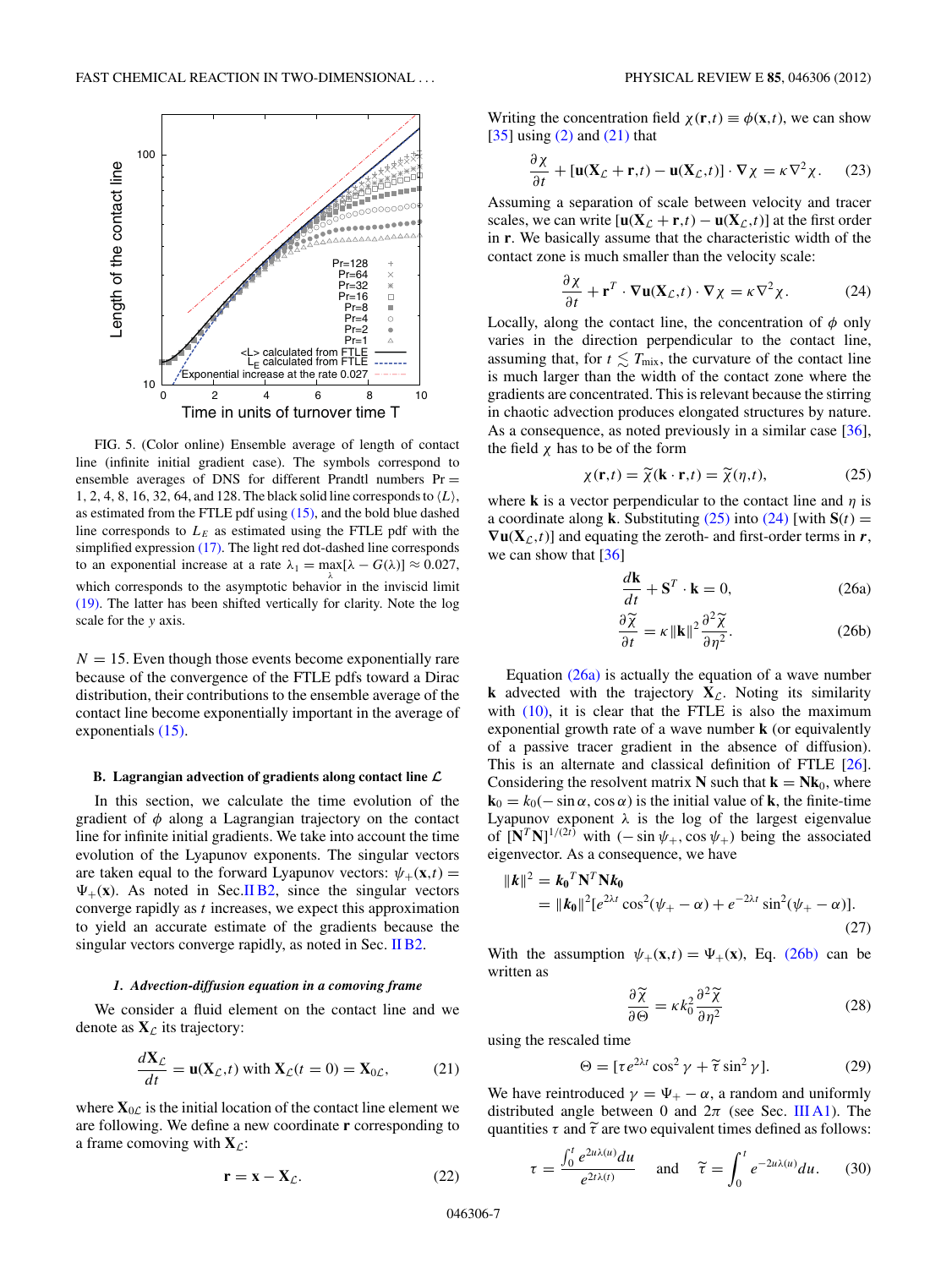<span id="page-7-0"></span>

FIG. 6. (Color online) Probability density function of 1*/τ* plotted at different times. The equivalent time  $\tau$  is defined in (30). As the time increases, the density shifts toward smaller values.

The time  $\tau$ , introduced by Ref. [\[7\]](#page-11-0) and called "equivalent time" by Ref. [\[37\]](#page-11-0), evaluates the stretching time scale of a Lagrangian parcel in the recent past because chaotic trajectories are characterized by positive Lyapunov exponents. Similarly, the equivalent time  $\tilde{\tau}$  measures the stretching rate in the early part of the trajectory. As a consequence, we expect  $\tau$  and  $\tilde{\tau}$  to have the same etatistics to be expected in conjugator of to have the same statistics, to be asymptotically equivalent as  $t \rightarrow 0$ , and to become independent at larger times. It has been argued [\[37\]](#page-11-0) that the pdf of  $τ$  converges to a time asymptotic form, which is suggested for our flow in Fig. 6 where we have plotted the pdf of  $1/\tau$  calculated together with the Lyapunov exponent on each Lagrangian trajectory (Sec. [II B2\)](#page-3-0). The statistics of  $\tilde{\tau}$  (not shown), calculated the same way, are not<br>distinguished from that of  $\tau$ . distinguishable from that of *τ* .

# *2. Solution (infinite initial gradient case)*

The initial gradient along the contact line is infinite, while the reactants are well mixed in their respective domain with a concentration equal to  $A_0$ . As a consequence, we take

$$
\widetilde{\chi}(\eta, t = 0) = A_0 \operatorname{sgn} \eta. \tag{31}
$$

The solution of  $(28)$  with the initial condition  $(31)$  is

$$
\widetilde{\chi}(\eta, t) = A_0 \frac{2}{\sqrt{\pi}} \int_0^{\eta/(2k_0\sqrt{\kappa \Theta})} e^{-l^2} dl = A_0 \operatorname{erf}\left(\frac{\eta}{2k_0\sqrt{\kappa \Theta}}\right).
$$
\n(32)

The function erf is the Gauss error function. It follows from [\(25\)](#page-6-0) and (32) that

$$
\chi(\mathbf{r},t) = A_0 \operatorname{erf}\left(\frac{\mathbf{n} \cdot \mathbf{r}}{2\sqrt{\kappa}} \sqrt{\frac{\|\mathbf{k}\|/k_0}{\Theta}}\right) = A_0 \operatorname{erf}\left(\frac{G_{\mathcal{L}}}{2\sqrt{\kappa}} \mathbf{n} \cdot \mathbf{r}\right),\tag{33}
$$

with

$$
\mathbf{n} = \frac{\mathbf{k}}{\|\mathbf{k}\|} \tag{34}
$$

being the unit vector normal to the contact line and

$$
G_{\mathcal{L}} = \sqrt{\frac{\|\mathbf{k}\|/k_0}{\Theta}} = \sqrt{\frac{e^{2\lambda t} \cos^2 \gamma + e^{-2\lambda t} \sin^2 \gamma}{\tau e^{2\lambda t} \cos^2 \gamma + \widetilde{\tau} \sin^2 \gamma}}.
$$
 (35)

The norm  $\|\nabla \phi_{\mathcal{L}}\|$  of the gradient of the field  $\phi$  on the contact line (where  $\chi = 0$ ); that is, at the location of the trajectory  $X_{\mathcal{L}}$  characterized by the Lagrangian straining properties (λ, *τ*,  $\tilde{\tau}$ , γ), is

$$
\|\nabla \phi_{\mathcal{L}}\| = |\nabla_{\mathbf{r}} \chi \cdot \mathbf{n}|_{\mathbf{r} = 0} = \frac{A_0}{\sqrt{\pi \kappa}} G_{\mathcal{L}}(t, \lambda, \tau, \widetilde{\tau}, \gamma).
$$
 (36)

## *3. Ensemble average of gradient along contact line*

To perform the ensemble average  $\langle \|\nabla \phi_{\mathcal{L}}\| \rangle$  of the modulus of the gradient of  $\phi$  along the contact line, we introduce the joint pdf *P* of  $(\lambda, \tau, \tilde{\tau})$ . As noted previously, the orientation *γ* is assumed to be uniformly distributed between 0 and  $2\pi$ and independent of the random vector  $(\lambda, \tau, \tilde{\tau})$ . If we consider a trajectory  $\mathbf{Y}$  of a contact line algmant  $\mathbf{S}$ , the credient on a trajectory  $X_{\mathcal{L}}$  of a contact line element  $\delta l$ , the gradient on it is equal to  $\|\nabla \phi_{\mathcal{L}}\|$  on a length  $\|\delta \mathcal{U}\|$ , defined in [\(10\).](#page-3-0) As a consequence, with  $(36)$  and  $(10)$ , we obtain

$$
\langle \|\nabla \phi_{\mathcal{L}}\| \rangle = \frac{\langle \|\nabla \phi_{\mathcal{L}}\| \|\delta \mathcal{I}\| \rangle}{\langle \|\delta \mathcal{I}\| \rangle}
$$
  
=  $\frac{A_0}{\sqrt{\pi \kappa}} \frac{L_0}{\langle L \rangle} \iiint \frac{e^{2\lambda t} \cos^2 \gamma + e^{-2\lambda t} \sin^2 \gamma}{\sqrt{\tau e^{2\lambda t} \cos^2 \gamma + \tilde{\tau} \sin^2 \gamma}}$   
 $\times \tilde{P}(t, \lambda, \tau, \tilde{\tau}) d\lambda d\tau d\tilde{\tau} \frac{d\gamma}{2\pi}.$  (37)

The integration is performed between 0 and  $\infty$  for  $\lambda$ ,  $\tau$ , and be omitted. For times sufficiently large  $[t \gg 1/(2\sqrt{S})) \approx T$ , *τ* and between 0 and 2*π* for *γ* . Hereafter, these bounds will we neglect the sin<sup>2</sup> terms under the integral in  $(37)$  and in the expression for  $\langle L \rangle$ , and we obtain, in the limit of a contact line equilibrated with the flow,

$$
\langle \|\nabla \phi_{\mathcal{L}}\|\rangle \underset{t \gg T}{\sim} \frac{2A_0}{\sqrt{\pi^3 \kappa}} \frac{L_0}{L_E} \iint \frac{e^{\lambda t}}{\sqrt{\tau}} P_{\lambda, \tau}(t, \lambda, \tau) d\lambda d\tau, \quad (38)
$$

where  $P_{\lambda,\tau}$  is the time-dependent joint pdf of  $\lambda$  and  $\tau$ . The joint density of  $(\lambda, 1/\tau)$  is pictured on Fig. [7.](#page-8-0) The frequencies  $\lambda$  and  $1/\tau$  are clearly dependent, especially when they are small, even at times much larger than the advective time scale (e.g.,  $t = 20T$  and  $t = 25T$ ). The computation of the Spearman Rho correlation coefficient clearly confirms this dependence. Previous studies (see, e.g., Ref. [\[7,37\]](#page-11-0)) have assumed the independence between  $\lambda$  and  $\tau$  at times much larger than the Lagrangian correlation time, here shorter than or of the order of the advective time scale. This may be appropriate in simple ergodic chaotic flows. However, two-dimensional Navier-Stokes flows, including two-dimensional turbulence, exhibit coherent structures (vortices, filaments of vorticity, etc.) that seem to prevent this independence to be achieved. Nevertheless, the dependence is weaker for large values of *λ*, which precisely dominate the integral (38). Approximating  $P_{\lambda,\tau}$  by the product of its marginal densities  $P_{\lambda}$  and  $P_{\tau}$ , we obtain that  $\|\nabla \phi_{\mathcal{L}}\|$  can be approximated by the simple  $\alpha$  obtain that  $\frac{\psi \varphi_c}{\pi \kappa \tau}$ .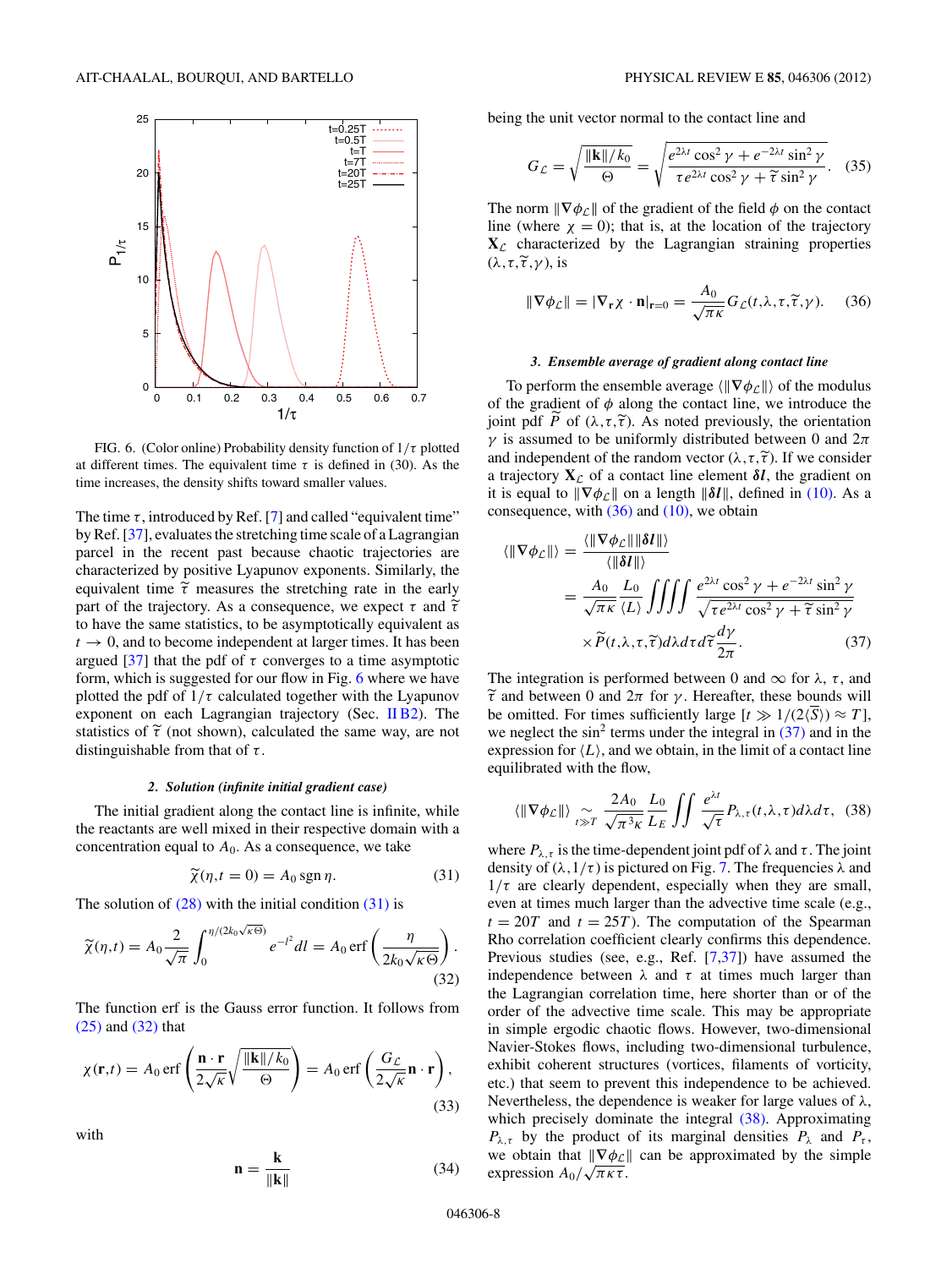<span id="page-8-0"></span>

FIG. 7. (Color online) Correlation between *λ* and 1*/τ* as a function of time (top left) and joint pdf of  $(\lambda, 1/\tau)$ , as estimated from the numerical simulations and plotted at different times  $t/T =$ 0*.*25*,* 2*,* 4*,* 7*,* 12*,* 20, and 25.

### *4. Comparison with numerical results*

The ensemble average of the modulus of the gradient along the contact line have been calculated on the 34 ensemble members and for the whole range of Prandtl numbers  $Pr =$  $\kappa/\nu = 2^i$  for  $0 \le i \le 7$ . We calculate  $\lambda$ ,  $\tau$ , and  $\tilde{\tau}$  on each *trainatomy* which normite the numerical integration of (27) trajectory, which permits the numerical integration of [\(37\)](#page-7-0) and [\(38\).](#page-7-0) Numerical results are displayed in Fig. 8 and are compared with the theoretical results of the previous paragraph. The joint statistics of  $(\lambda, \tau, \tilde{\tau})$  is referred to as the Lagraphian straining properties (*I*, **FD**). Lagrangian straining properties (LSP).

The ensemble averages of the gradient calculated from the DNS and multiplied by  $\sqrt{\kappa \pi}/A_0$  are shown for Prandtl numbers ranging from 2 to 128 in Fig. 8. For large enough diffusion (small enough Pr), the curves become virtually identical, showing the dependence on  $\kappa^{-1/2}$  of the gradient suggested by equation  $(37)$ . This regime seems to be valid for



FIG. 8. (Color online) Ensemble average of gradients advected with contact line, multiplied by  $\sqrt{\kappa \pi}/A_0$ , in the sharp-gradient case. The symbols correspond to ensemble averages over the 34 DNS members for different Prandtl numbers Pr = 2*,* 4*,* 16*,* 32*,* 64*,* 128. The lines correspond to the calculation from the Lagrangian straining properties (LSPs): in solid from (37) and in dashed from (38), considering a perfectly equilibrated contact line with the flow. The dot-dashed line is 1*/* <sup>√</sup>*<sup>τ</sup>* and corresponds to (38) with *<sup>λ</sup>* and *<sup>τ</sup>* statistically independent. Note the log scale for the time axis.

times up to 3.5*T* at Pr = 2 and up to 6*T* at Pr = 16. This timescale corresponds to that estimated by Eq. [\(16\)](#page-5-0) modulo a factor 2 and coincides with the regime where the advection alone accounts for the lengthening of the contact line (Fig. [5\)](#page-6-0). The departure at small diffusion comes from the fact that the infinite gradient hypothesis becomes inaccurate in the numerical simulations given the finite size of the grid. We can reproduce the curves at large Prandtl number by solving the derivative with respect to  $\eta$  in [\(28\)](#page-6-0) using the initial condition on the gradient

$$
\left.\frac{\partial \chi_t}{\partial \eta}\right|_{t=0} = \frac{A_0}{2\delta_0\sqrt{\pi}}e^{-\eta^2/(4\delta_0^2)},
$$

with  $\delta_0$  being a length corresponding to a grid point. We find that the previous developments stand with  $G_{\mathcal{L}}$  [\(35\)](#page-7-0) replaced by

$$
G_{\mathcal{L},\kappa} = \sqrt{\frac{e^{2\lambda t} \cos^2 \gamma + e^{-2\lambda t} \sin^2 \gamma}{\delta_0^2/\kappa + [\tau e^{2\lambda t} \cos^2 \gamma + \widetilde{\tau} \sin^2 \gamma]},}
$$

which is a function of  $\kappa$ . The expression  $G_{\mathcal{L}}$  is a good approximation of  $G_{\mathcal{L},\kappa}$  when the initial gradients imposed by  $\frac{1}{2}$  approximation of  $G_{\mathcal{L},\kappa}$  when the initial gradients imposed by the grid  $A_0/\delta_0$  are large compared to  $A_0/\sqrt{\kappa\tau}$  ( $\sqrt{\kappa\tau}$  can be interpreted as the diffusive cutoff). This is not the case for  $Pr = 64$  and  $Pr = 128$  in our simulations.

= 04 and Pr = 128 in our simulations.<br>The evolution of  $\frac{\sqrt{\kappa \pi}}{A_0}$   $\langle \|\nabla \phi_{\mathcal{L}}\| \rangle$  estimated using [\(37\)](#page-7-0) with the LSP is provided in Fig. 8. It captures very well the behavior of ensemble mean gradients for small Prandtl numbers. A very slight underestimation is seen that could be due to numerical artifacts or to our approximation taking the singular vectors constant in the theoretical developments. We also show  $\frac{\sqrt{\kappa \pi}}{A_0} \langle \Vert \nabla \phi_{\mathcal{L}} \Vert \rangle$  approximated by [\(38\).](#page-7-0) It overestimates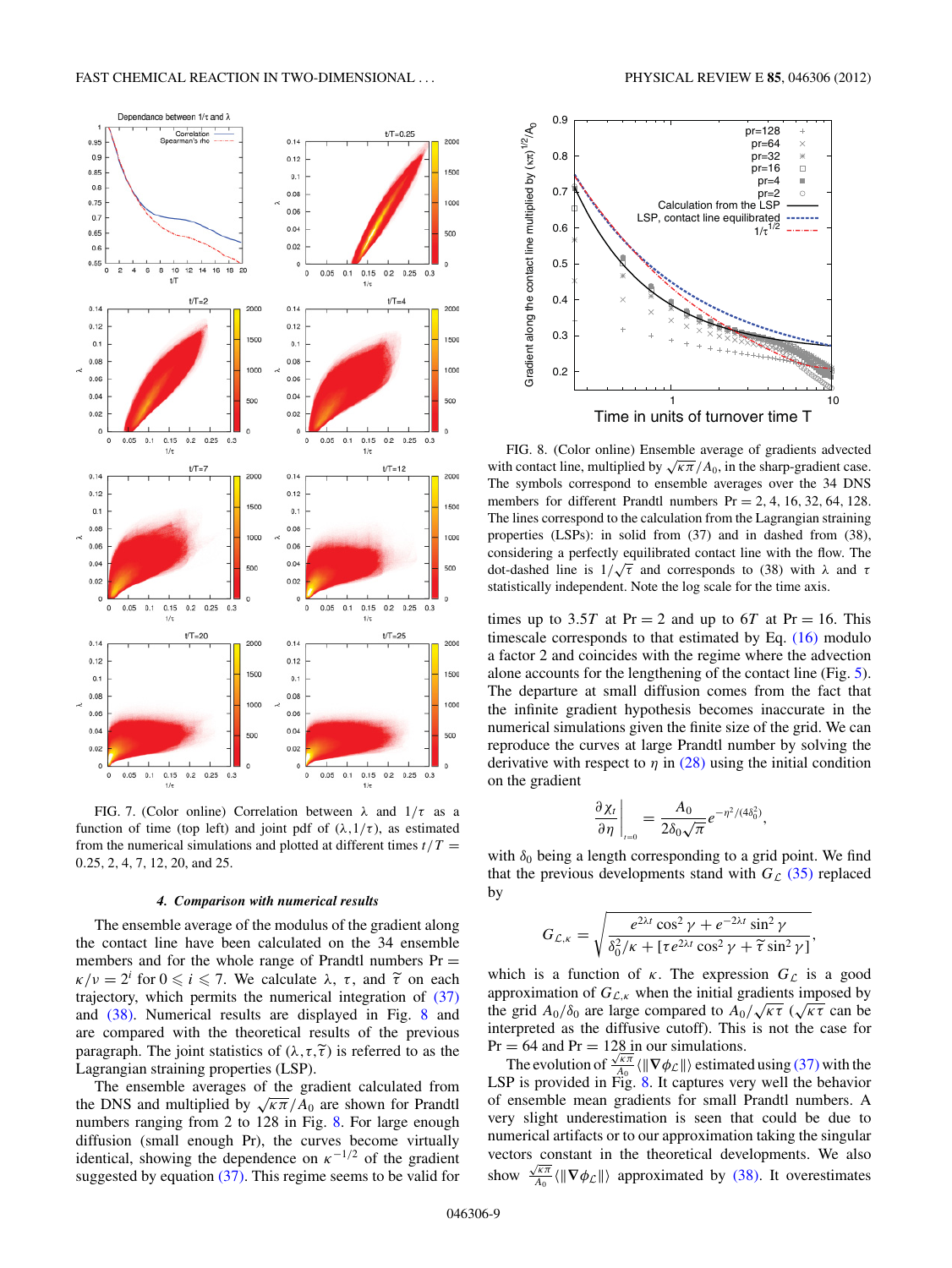<span id="page-9-0"></span>the gradients at small times; a discrepancy which decreases with time as the contact line equilibrates with the flow. The with time as the contact line equilibrates with the flow. The quantity  $1/\sqrt{\tau}$ , also shown in Fig. [8](#page-8-0) neither performs well at small times for the same reason as  $(38)$ , nor at larger times because of the missing dependence of *τ* with *λ*.

# **C.** Time evolution of  $\langle d | \phi | / dt \rangle$

## *1. Theory*

Having formulated the evolution of the contact line and the gradient, we can now express the chemical speed  $-\langle d|\phi|/dt\rangle$ by ensemble averaging [\(5\).](#page-2-0) We use the expression of |*δl*| in Eq. [\(14\),](#page-5-0) with  $\psi_+ = \Psi_+$  for *dl* and the expression  $\|\nabla \phi_{\mathcal{L}}\|$  in Eq. [\(36\)](#page-7-0) for  $\|\nabla \phi\|$ :

$$
-\left\langle \frac{d\overline{|\phi|}}{dt} \right\rangle = \frac{L_0 A_0}{\sqrt{\pi} A} \sqrt{\kappa} \left\langle \frac{e^{2\lambda t} \cos^2 \gamma + e^{-2\lambda t} \sin^2 \gamma}{\sqrt{\tau} e^{2\lambda t} \cos^2 \gamma + \tilde{\tau} \sin^2 \gamma} \right\rangle
$$
  
=  $\frac{L_0 A_0}{\sqrt{\pi} A} \sqrt{\kappa} \iiint \frac{e^{2\lambda t} \cos^2 \gamma + e^{-2\lambda t} \sin^2 \gamma}{\sqrt{\tau} e^{2\lambda t} \cos^2 \gamma + \tilde{\tau} \sin^2 \gamma}$   
 $\times \tilde{P}(t, \lambda, \tau, \tilde{\tau}) d\lambda d\tau d\tilde{\tau} \frac{d\gamma}{2\pi}$  (39)

$$
\int_{t>T} \frac{2L_0 A_0}{\sqrt{\pi^3} \mathcal{A}} \sqrt{\kappa} \iint \frac{e^{2\lambda t}}{\sqrt{\tau}} P_{\lambda, \tau}(t, \lambda, \tau) d\lambda d\tau.
$$
 (40)

The chemical speed scales like  $\kappa^{1/2}$ , which is a direct consequence of the scaling of the gradients like  $\kappa^{-1/2}$ , the contact line length being independent of the diffusion in the regime considered. Indeed, comparing Eq. (39) with Eq. [\(37\)](#page-7-0) leads to the simple relationship between the ensemble means:

$$
-\left\langle \frac{d\overline{|\phi|}}{dt} \right\rangle = \frac{\kappa}{\mathcal{A}} \langle L \rangle \langle ||\nabla \phi_{\mathcal{L}}|| \rangle. \tag{41}
$$

This relationship was actually previously justified and used to calculate the gradients [\(37\).](#page-7-0)

#### *2. Numerical results*

Figure 9 shows  $\left(-\frac{1}{\sqrt{\kappa}}\right)\left(\frac{d}{\phi}\right|/dt$  for various Prandtl numbers estimated from the ensemble DNS and the result of equation (39) using LSP. Like for the gradients, the curves converge together when the diffusion gets larger, for times shorter than  $T_{\text{mix}}$ . The limit curve best fulfills the infinite gradient hypothesis and consequently matches very well the estimate from Eq.  $(39)$  calculated from the Lagrangian straining properties.

The general behavior of the chemical speed can be interpreted in light of Eq. (41). The initial decrease is mainly due to the decrease of the gradients, as observed previously. Then, it is dominated by the increase of the contact line, the gradients decreasing very slowly. Figure 9 shows the exponential increase at a rate  $\lambda_1 \approx 0.027$ . The timescale corresponding to the minimum of the chemical speed can be estimated from the timescale of the decrease of the gradient, which is of the order of *T* . 2



FIG. 9. (Color online) Ensemble average of the chemical speed in the sharp-gradient case divided by the diffusion  $\sqrt{k}$ . The symbols correspond to numerical results from the 34-member ensemble, for different Prandtl numbers  $Pr = 1, 2, 4, 8, 64, 128$ . The solid line (calculation from the LSP) corresponds to (39). The exponential increase at a rate  $\lambda_1 = 0.027$  (dashed line) corresponds to the expected asymptotic regime of (39).

#### **D. Alternative initial condition on tracers: smooth gradients**

The following calculations extend the analytical results for an initial condition on the tracers with smooth gradients and are validated numerically with the initial condition [\(13\).](#page-4-0) We neglect the diffusion to determine the evolution of the gradients. In the inviscid limit, a gradient along a Lagrangian trajectory obeys the wave-number equation  $(26a)$  (see, e.g.,  $[26]$ ), whose solution is given by  $(27)$ . Together with  $(14)$ , we obtain the ensemble average of  $(5)$ :

$$
-\left\langle \frac{d\overline{|\phi|}}{dt} \right\rangle = \beta \kappa \iint P_{\lambda}(t,\lambda)
$$

$$
\times [e^{2\lambda t} \cos^2 \gamma + e^{-2\lambda t} \sin^2 \gamma] \frac{d\gamma}{2\pi} d\lambda \qquad (42)
$$

$$
\beta \int P_{\lambda}(\lambda) e^{2\lambda t} d\lambda
$$

$$
\int_{t \gg \frac{T}{2}}^{\infty} \frac{\beta}{2} \kappa \int P_{\lambda}(t, \lambda) e^{2\lambda t} d\lambda
$$
  
 
$$
\propto e^{\max_{\lambda} [2\lambda - G_{\epsilon}(\lambda, t)]t} \asymp e^{\lambda_2 t}, \qquad (43)
$$

with

$$
\lambda_2 = \max_{\lambda} [2\lambda - G(\lambda)] \tag{44}
$$

being the Legendre transform of *G* evaluated in two and

$$
\beta = \frac{L_0(\|\nabla \phi_{\mathcal{L}}\|)(t=0)}{\mathcal{A}}.
$$

<sup>&</sup>lt;sup>2</sup>Assuming that it is the time scale for the decrease of  $1/\sqrt{\tau}$ , this Examing that it is the time scale for the decrease of  $1/\sqrt{t}$ , thus estimate is obtained by direct calculation of  $1/\sqrt{\tau}$  from [\(30\)](#page-6-0) taking

 $\lambda \approx \langle \overline{S} \rangle$ . The latter approximation is justified because the Lyapunov exponent is very close to the strain rate where the trajectory originates for times smaller than  $T$ , as shown in Figs. [4](#page-4-0) and [2.](#page-3-0) The fact that we find a time scale of the order of *T* validates the approximation  $\lambda \approx \langle \overline{S} \rangle$ a posteriori.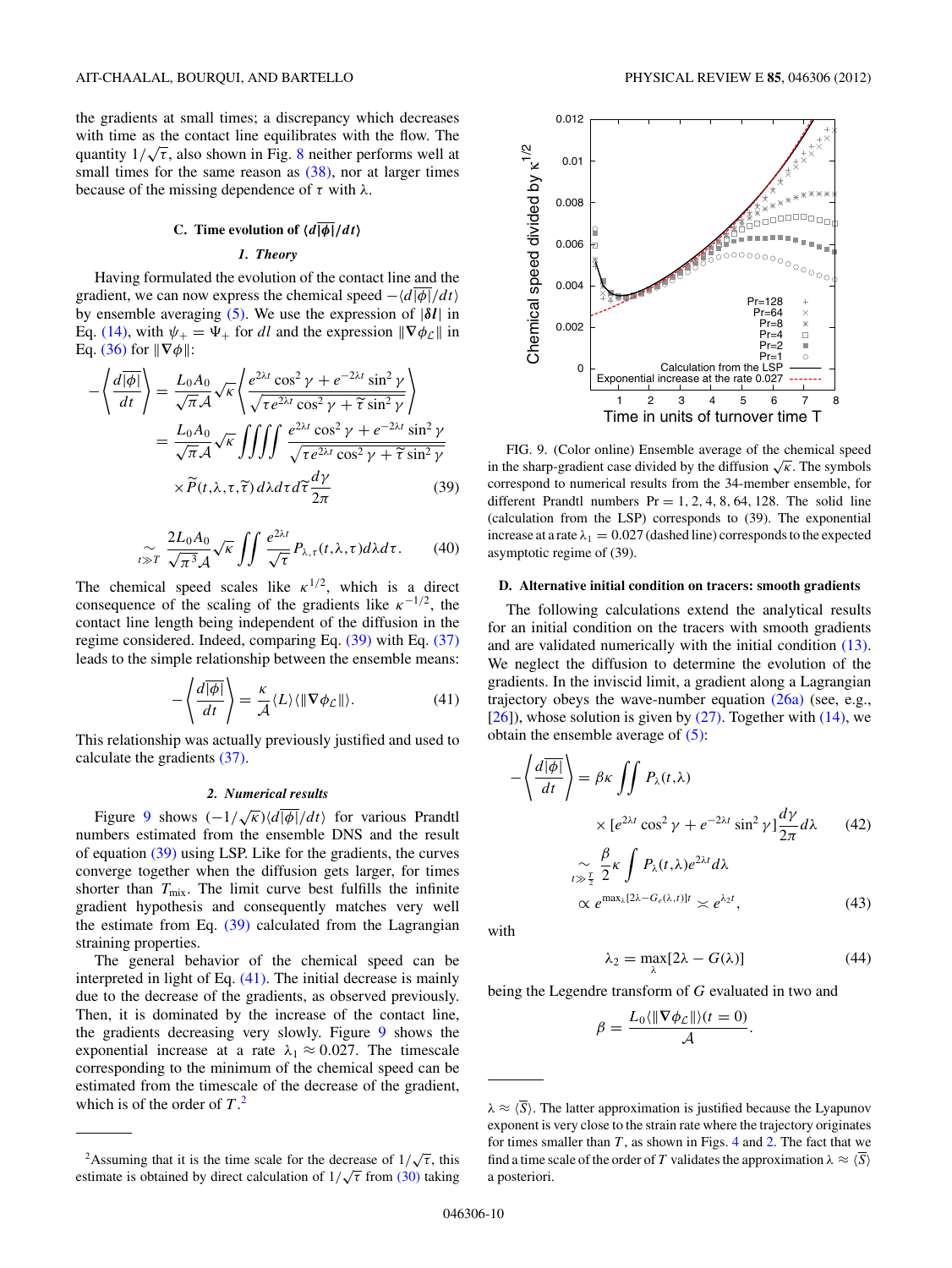<span id="page-10-0"></span>

FIG. 10. (Color online) Ensemble average of the chemical speed, in the smooth-gradient case, divided by *κ*. The symbols correspond to numerical results from the 34-member ensemble, for different Prandtl numbers  $Pr = 2, 4, 8, 128$ . The solid line (calculation from the FTLE) correspond to (42). The exponential increase at a rate 0.09 corresponds to the expected asymptotic regime of (42), as expressed in (43) and has been shifted vertically for clarity. Note the log scale for the *y* axis.

The dependence of the chemistry on the diffusion is, like in the sharp-gradient case, algebraic but the exponent is now 1. Our numerical simulations are consistent with this prediction: Fig. 10 shows the chemical speed divided by the diffusion. For small times, all the curves are virtually identical, which confirms the  $\kappa$  dependence of the chemical speed.

The calculation of  $-\langle d|\overline{\phi}|/dt\rangle$  using [\(42\)](#page-9-0) with the pdf  $P_\lambda$ reproduces very well the initial increase of the chemical speed, as shown in Fig. 10. Interestingly, the chemical speed has now a similar evolution as the contact line (Fig. [5\)](#page-6-0). Indeed, Eqs. [\(15\)](#page-5-0) and [\(42\)](#page-9-0) are very similar. The quantity integrated over the density of  $\lambda$  is just squared in [\(42\)](#page-9-0) compared to [\(15\).](#page-5-0) Using our numerical estimate of the Cramer function through  $(44)$ ,  $\lambda_2$  can be estimated to be 0.09, which is about three times  $\lambda_1$ . The chemical speed increases much faster than twice the contact line, which would be the case for a uniform Lyapunov exponent. In the sharp-gradient case, the chemical speed rather scales like  $e^{\lambda_1 t}$ , because of the action of diffusion on the gradient. This suggests a smaller chemical speed, which may be surprising since the chemical speed, controlled by a diffusive flux, is expected to be larger when the gradients are sharper. Actually, the chemical is not larger than in the sharp-gradient case, precisely because of the difference in the initial gradients magnitude, but it increases much faster.

## **IV. CONCLUDING REMARKS**

We have studied an infinitely fast bimolecular chemical reaction in a two-dimensional Navier-Stokes flow at moderate Reynolds number with chaotic advection. The computation of the probability distribution function of the Lyapunov exponents suggests that large deviation theories may be

relevant to describe its behavior after a few turnover times. We defined  $G_e(\lambda, t)$  such that the FTLE pdf scales like  $e^{-tG_e(\lambda, t)}$ and  $\min G_e(\lambda, t) = 0$ . The function  $G_e$  satisfactorily converges to a Cramer function *G* in a couple of turnover times, at least for exponents larger than their mean value.

We have investigated the early regime  $(\approx 5 \text{ turnover times})$ of the flow) of the reaction, corresponding to the time window where the contact line is a clearly defined material line that does not depend on diffusion. We postulate that this time window is limited by the mix-down time scale from the large scales to the diffusive cutoff and scales like the log of the Peclet number. We have related, both theoretically and numerically, the Lagrangian straining properties of the flow, as captured by the joint pdf of the Lyapunov exponents *λ* and two equivalent times  $\tau$  and  $\tilde{\tau}$  [\(30\),](#page-6-0) to the following quantities:<br>*The magnule guarance contrat line length here* 

*The ensemble average contact line length between the reactants*  $\langle L \rangle$ . After a brief transient corresponding to the equilibration of the contact line with the flow; that is, to the alignment of the contact line elements with the direction corresponding to the maximum growth, independent of its initial orientation, the contact line lengthens like  $\exp\{\max_{\lambda}[\lambda - G_e(\lambda, t)]t\}$  which converges in time to  $e^{\lambda_1 t}$ , where  $\lambda_1$  is the Legendre transform of *G* evaluated in one and is determined by rare large events in the FTLE distribution.

*The ensemble mean of the gradients along the contact line*  $\langle \|\nabla \phi_{\mathcal{L}}\|\rangle$ . It scales like  $\kappa^{-1/2}$  and is determined by the pdf of  $(\lambda, \tau, \tilde{\tau})$  through [\(37\).](#page-7-0) The influence of  $\tilde{\tau}$  diminishes with time as the contact line is equilibrating with the flow. The dependence between  $\lambda$  and  $\tau$  is crucial to accurately predict  $\langle \|\nabla \phi_{\mathcal{L}}\| \rangle$ . Our main assumption was the stationarity of the Lyapunov vectors, justified by their fast exponential convergence in time. It would be interesting to extend this work without this assumption to precise the conditions of its applicability.

*The ensemble mean chemical speed.* The chemical speed is defined as the modulus of the time derivative of the sum of the two reactants' mean domain concentrations. It scales like  $\kappa^{1/2}$  in the limit of infinite initial gradients. This scaling is consistent with Ref. [\[6\]](#page-11-0) in the special case of a contact line of dimension one separating two on-off fields. The ensemble average chemical speed is proportional to the product of  $\langle L \rangle$ and  $\langle \|\nabla \phi_{\mathcal{L}}\|\rangle$ . Hence, an initial decrease of the chemical speed is related to the decrease of the gradients, while a later regime is dominated by the lengthening of the contact line and is consequently equivalent to  $\exp{\{\max[\lambda - G_e(\lambda, t)]t\}}$ . Both the contact line length and the chemical speed are determined by very rare events in the tail of the FTLE distribution. This points out the importance of considering the distribution of the FTLE, which is not always taken into account in the literature [\[22,38,39\]](#page-11-0).

The case of smooth gradients exhibits some significant differences. The gradients increase instead of decreasing and are initially not affected by diffusion. The two main consequences are that the chemistry scales like *κ* and increases exponentially in time at a rate determined by even rarer events in the tail of the FTLE distribution [\(43\).](#page-9-0)

The theory developed in this paper should allow us to predict the evolution of the pdfs of the gradients along the contact line and of the passive tracer  $\phi$ , which would be